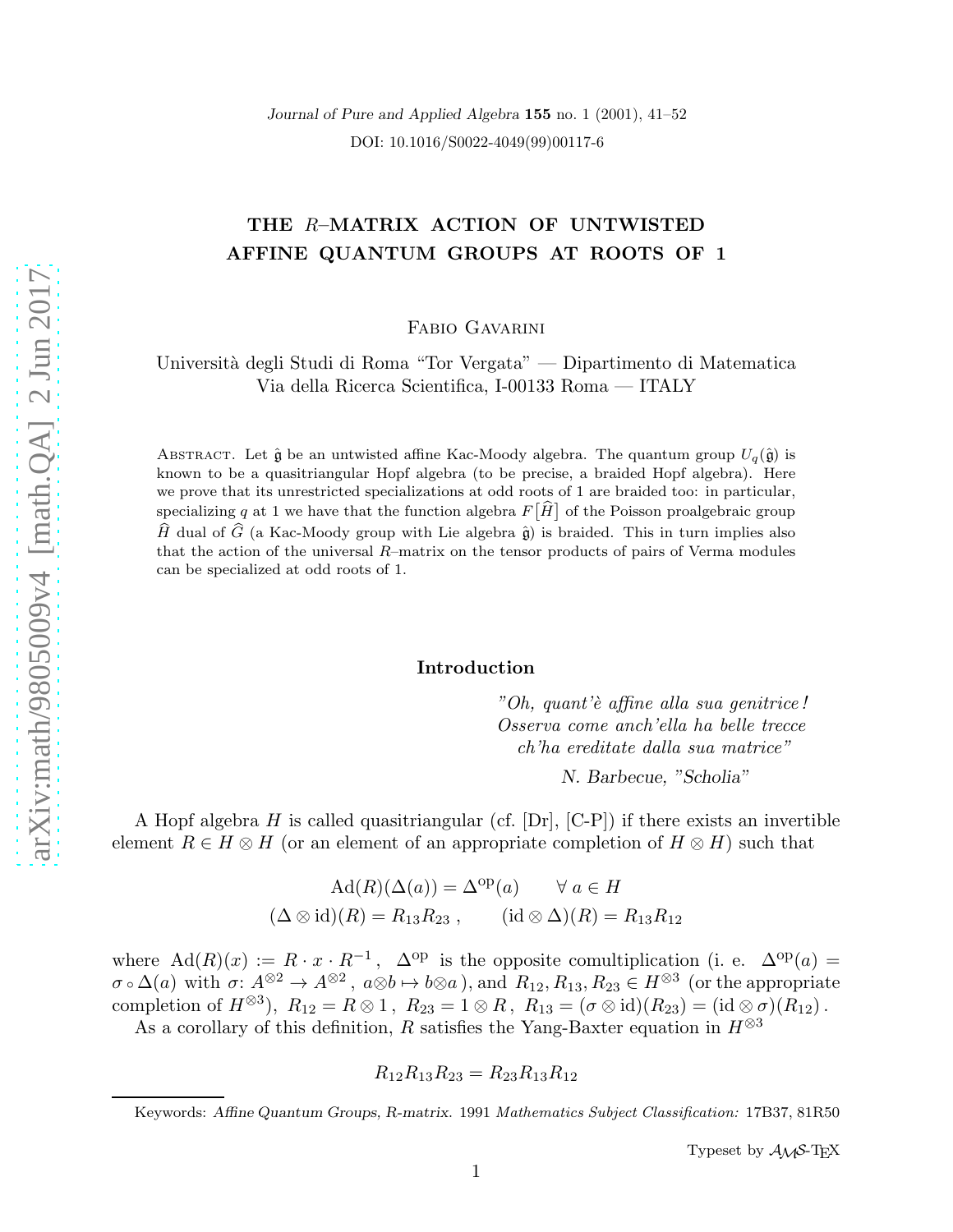so that a braid group action can be defined on tensor products of  $H$ –modules (whence applications to knot theory arise). If  $\hat{g}$  is an untwisted affine Kac-Moody algebra, the quantum universal enveloping algebra  $U_h(\hat{\mathfrak{g}})$ , over  $\mathbb{C}[[h]]$ , is quasitriangular (cf. [Dr], [C-P]). On the other hand, this is not true — strictly speaking — for its "polynomial version", the  $\mathbb{C}(q)$ –algebra  $U_q(\hat{\mathfrak{g}})$ : nonetheless, it is a braided algebra, in the sense of the following

**Definition.** (cf. [Re1], Definition 2) A Hopf algebra H is called braided if there exists an automorphism R of H  $\otimes$  H (or of an appropriate completion of H  $\otimes$  H) distinct from  $\sigma: a \otimes b \mapsto b \otimes a$  such that

$$
\mathcal{R} \circ \Delta = \Delta^{op} \qquad \qquad \\ (\Delta \otimes \mathrm{id}) \circ \mathcal{R} = \mathcal{R}_{13} \circ \mathcal{R}_{23} \circ (\Delta \otimes \mathrm{id}) \; , \qquad (\mathrm{id} \otimes \Delta) \circ \mathcal{R} = \mathcal{R}_{13} \circ \mathcal{R}_{12} \circ (\mathrm{id} \otimes \Delta)
$$

where  $\mathcal{R}_{12} := \mathcal{R} \otimes id$ ,  $\mathcal{R}_{23} = id \otimes \mathcal{R}$ ,  $\mathcal{R}_{13} = (\sigma \otimes id) \circ (id \otimes \mathcal{R}) \circ (\sigma \otimes id) \in Aut(H \otimes H \otimes H)$ .

It follows from this definition that R satisfies the Yang-Baxter equation in  $End(H^{\otimes 3})$ :

$$
\mathcal{R}_{12} \circ \mathcal{R}_{13} \circ \mathcal{R}_{23} = \mathcal{R}_{23} \circ \mathcal{R}_{13} \circ \mathcal{R}_{12}
$$

which yields a braid group action on tensor powers of  $H$ , which is still important for applications. Notice that if  $(H, R)$  is quasitriangular, then  $(H, \mathrm{Ad}(R))$  is braided.

In this paper we prove that the unrestricted specializations of  $U_q(\hat{\mathfrak{g}})$  at odd roots of 1 are braided too: indeed, we show that the braiding automorphism of  $U_q(\hat{\mathfrak{g}})$  — which is, roughly speaking, the conjugation by its universal  $R$ –matrix — does leave stable the integer form — of  $U_q(\hat{\mathfrak{g}})$  — which is to be "specialized". This extends to the present case a result due to Reshetikhin (cf. [Re1]) for the case of the quantum group  $U_q(\mathfrak{sl}(2))$ , and to Reshetikhin (cf. [Re2]) and the author (cf. [Ga1]) for  $U_q(\mathfrak{g})$ , with  $\mathfrak g$  finite dimensional semisimple. The most general case is developed in [G-H]. As a consequence, we get that the action of the universal R–matrix of  $U_q(\hat{\mathfrak{g}})$  on tensor products of pairs of Verma modules does specialize at odd roots of 1 as well.

# ACKNOWLEDGEMENTS

The author wishes to thank I. Damiani and M. Rosso for many helpful discussions.

# § 1 Definitions

**1.1 The classical data.** Let  $\mathfrak{g}$  be a simple finite dimensional Lie algebra over the field C of complex numbers, and consider the folllowing data.

The set  $I_0 = \{1, \ldots, n\}$ , of the vertices of the Dynkin diagram of  $\mathfrak g$  (see [Bo], [Ka] for the identification between  $I_0$  and  $\{1, \ldots, n\}$ ; a Cartan subalgebra h of g; the root system  $\Phi_0(\subseteq \mathfrak{h}^*)$  of  $\mathfrak{g}$ ; the set of simple roots  $\{\alpha_i \mid i \in I_0\}$ ; the Killing form  $(\cdot | \cdot)$  of  $\mathfrak{g}$ , normalized so that short roots have square length 2. For all  $i \in I_0$ , we set  $d_i := \frac{(\alpha_i | \alpha_i)}{2}$  $\frac{|\alpha_i|}{2}$ .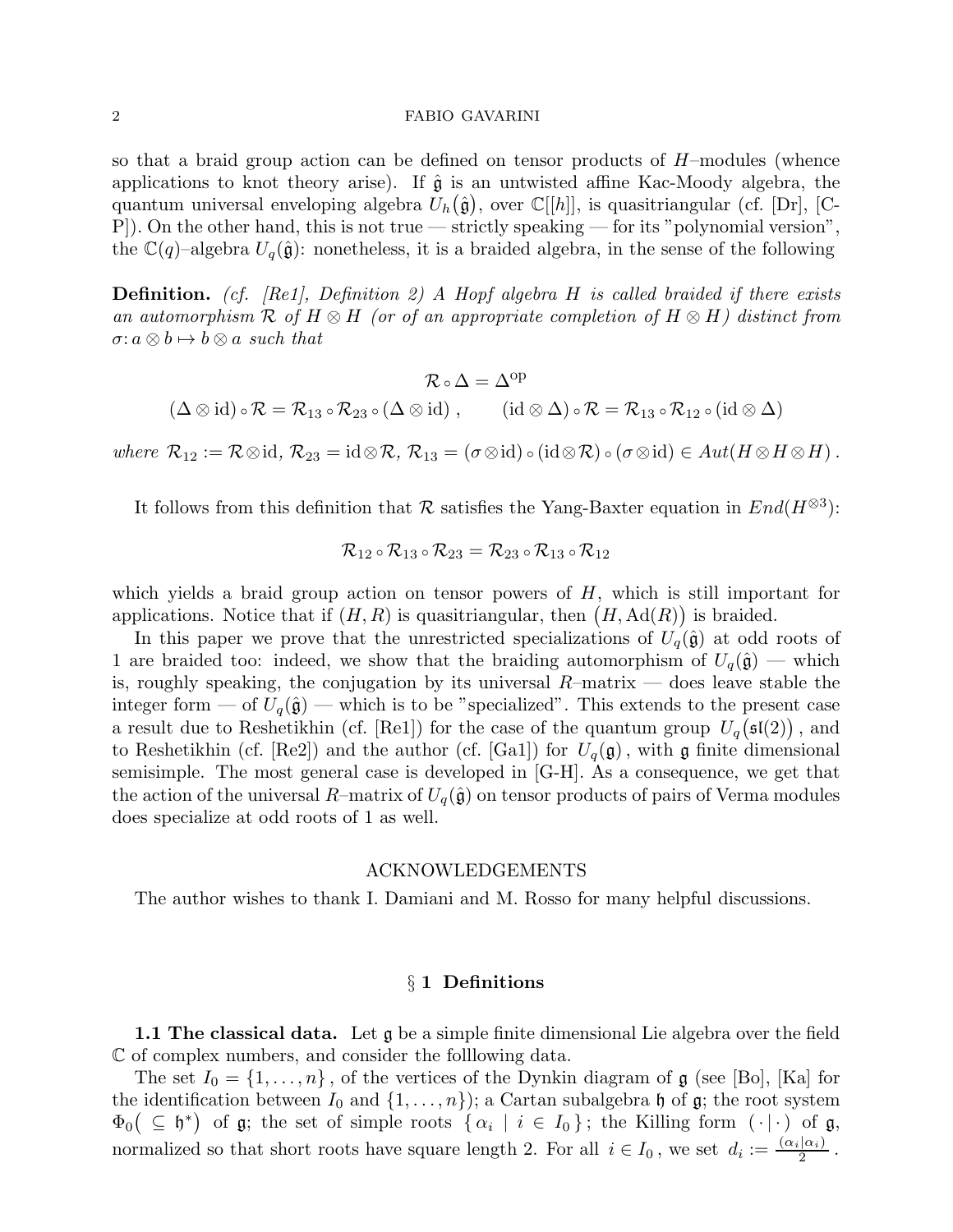We denote  $\hat{\mathfrak{g}}$  the untwisted affine Kac-Moody algebra associated to  $\mathfrak{g}$ , which can be realized as  $\hat{\mathfrak{g}} = \mathfrak{g} \otimes_{\mathbb{C}} \mathbb{C} [t, t^{-1}] \oplus \mathbb{C} \cdot c \oplus \mathbb{C} \cdot \partial$ , with the Lie bracket given by:  $[c, z] = 0$ ,  $[\partial, x\otimes t^m]=m x\otimes t^m, \ [\overline{x}\otimes t^{\overline{r}},y\otimes t^s]=[x,y]\otimes t^{r+s}+\delta_{r,-s}r\,(x|y)\,c\ \ \text{(for all}\ \ z\in \hat{\mathfrak{g}},\,x,y\in \mathfrak{g},$  $m \in \mathbb{Z}$ ).

For  $\hat{\mathfrak{g}}$  we consider:  $I := I_0 \cup \{0\}$ ,  $I_\infty := I \cup \{\infty\}$ , and  $d_0 := 1$ ; the (generalized) Cartan  $\text{matrix} \ \ A = \left( a_{ij} \right)_{i,j \in I} \ \text{(after [Ka])}; \text{ the maximal abelian subalgebra } \hat{\mathfrak{h}} := \mathfrak{h} \oplus \mathbb{C} \cdot c \oplus \mathbb{C} \cdot \partial \big( \subseteq$  $(\hat{\mathfrak{g}})$ ; the root system  $\Phi = \Phi_+ \cup (-\Phi_+) \left( \subset (\mathfrak{h} \oplus \mathbb{C} \cdot c)^* \subset \hat{\mathfrak{h}}^* \right), \Phi_+ = \Phi_+^{\text{re}} \cup \Phi_+^{\text{im}}$  being the set of positive roots, with  $\Phi_{+}^{\text{im}} = \{ m\delta \mid m \in \mathbb{N}_{+} \}$  the set of imaginary positive roots and  $\Phi_{+}^{\text{re}}$  the set of real positive roots. Then  $\hat{\mathfrak{g}}$  splits as  $\hat{\mathfrak{g}} = \hat{\mathfrak{h}} \oplus (\bigoplus_{\alpha \in \Phi} \hat{\mathfrak{g}}_{\alpha})$ , and  $\dim_\mathbb{C}(\hat{\mathfrak{g}}_\alpha) = 1 \ \ \forall \ \alpha \in \pm \Phi_+^{\text{re}} \, , \ \ \dim_\mathbb{C}(\hat{\mathfrak{g}}_\alpha) = \#(I_0) = n \ \ \forall \ \alpha \in \pm \Phi_+^{\text{im}} \, ; \text{so we define the set } \Phi_+ \text{ of } \Phi_+^{\text{im}} \, ,$ "positive roots with multiplicity" as  $\widetilde{\Phi}_+ := \Phi_+^{\text{re}} \cup \widetilde{\Phi}_+^{\text{im}}$ , where  $\widetilde{\Phi}_+^{\text{im}} := \Phi_+^{\text{im}} \times I_0$ . We let  $\alpha_\infty$ be the unique element of  $\hat{\mathfrak{h}}^*$  such that  $\langle \alpha_\infty, c \rangle = 1, \langle \alpha_\infty, \mathfrak{h} \rangle = 0, \langle \alpha_\infty, \partial \rangle = 0$ . Furthermore, we set:  $Q := \sum_{i \in I} \mathbb{Z} \cdot \alpha_i$ ,  $Q_{\infty} := \sum_{i \in I_{\infty}} \mathbb{Z} \cdot \alpha_i \subset \hat{\mathfrak{h}}^*$ ; for any  $\beta = \sum_{i \in I} z_i \alpha_i \in Q$   $(z_i \in \mathbb{Z})$ for all i) we set  $|\beta| := \sum_{i \in I} z_i$ . Finally, we define the non-degenerate symmetric bilinear form on  $\mathbb{R} \otimes_{\mathbb{Z}} Q_{\infty}$  given by:  $(\alpha_i | \alpha_j) := d_i a_{ij} \, (\forall \, i, j \in I), (\alpha_{\infty} | \alpha_j) := \delta_{0,j} \, (\forall \, j \in I_{\infty}).$ 

**1.2 Some q-tools.** For all m, n, k,  $s \in \mathbb{N}_+$ ,  $n \leq m$ , we define:  $(s)_q := \frac{q^s-1}{q-1}$  $\frac{q-1}{q-1}$ ,  $\label{eq:3} [s]_q:=\tfrac{q^{s}-q^{-s}}{q-q^{-1}}\,,\,\,(k)_q!:=\prod_{s=1}^k{(s)}_q\,,\,\,[k]_q!:=\prod_{s=1}^k{[s]}_q\,,\,\,\left(\begin{smallmatrix}m\\n\end{smallmatrix}\right)_q:=\tfrac{(m)_q!}{(m-n)_q!(q-n)!}$  $\frac{(m)_q!}{(m-n)_q! (n)_q!}$ ,  $\left[\frac{m}{n}\right]$  $\left[\begin{smallmatrix}m\ n\end{smallmatrix}\right]_q :=$  $[m]_q!$  $\frac{[m]_q!}{[m-n]_q! [n]_q!}$  (all belonging to  $\mathbb{Z}[q, q^{-1}]$ ). For later use, we define also:  $q_\alpha := q^{\frac{(\alpha|\alpha)}{2}}$  for all  $\alpha \in \Phi_+^{\text{re}}$ ,  $q_\alpha := q^{d_i}$  for all  $\alpha = (r\delta, i) \in \Phi_+^{\text{im}}$ ,  $q_i := q_{\alpha_i} = q^{d_i}$  for all  $i \in I$ .

Second, we define the symbol  $(a;q)_n := \prod_{k=0}^{n-1} (1 - aq^k)$ , for  $n \in \mathbb{N}$ ,  $a \in \mathbb{C}$ . Now consider the function of  $z: (z;q)_{\infty} := \prod_{n=0}^{\infty} (1 - zq^n)$  to be thought of as an element of  $\mathbb{C}(q)[[z]]$ : if q is a complex number such that  $|q| < 1$ , the infinite product expressing  $(z;q)_{\infty}$  converges to an analytic function of z in any finite part of C; its Taylor series is then  $(z;q)_{\infty} = \sum_{n=0}^{\infty}$  $(-1)^n q^{\binom{n}{2}}$  $\frac{(1)^n q^{(2)}}{(q;q)_n} z^n$ . Define also  $\exp_q(z) := \sum_{n=0}^{\infty}$ 1  $\frac{1}{(n)_{q^2}!} z^n$ ; then one has

$$
\exp_q(z) = e_{q^2}\left( (1 - q^2)z \right) = \left( (1 - q^2)z \, ; \, q^2 \right)_{\infty}^{-1}
$$

.

The following lemma describes the behavior of  $(z; q)_{\infty}$  for  $q \to \varepsilon$ ,  $\varepsilon$  a root of 1.

**Lemma 1.3.** ([Re1], Lemma 3.4.1; [Ga], Lemma 2.2) Let  $\varepsilon$  be a primitive  $\ell$ -th root of 1, with  $\ell$  odd. The asymptotic behavior of the function (of q)  $(z; q)_{\infty}$  for  $q \to \varepsilon$  is given by

$$
(z;q)_{\infty} = \exp\left(\frac{1}{q^{\ell^2}-1}\sum_{n=1}^{\infty}\frac{1}{n^2}\cdot z^{\ell n}\right)\cdot (1-z^{\ell})^{-1/2}\cdot \prod_{k=0}^{\ell-1}(1-\varepsilon^k z)^{k/\ell}\cdot \left(1+\mathcal{O}(q-\varepsilon)\right). \quad \Box
$$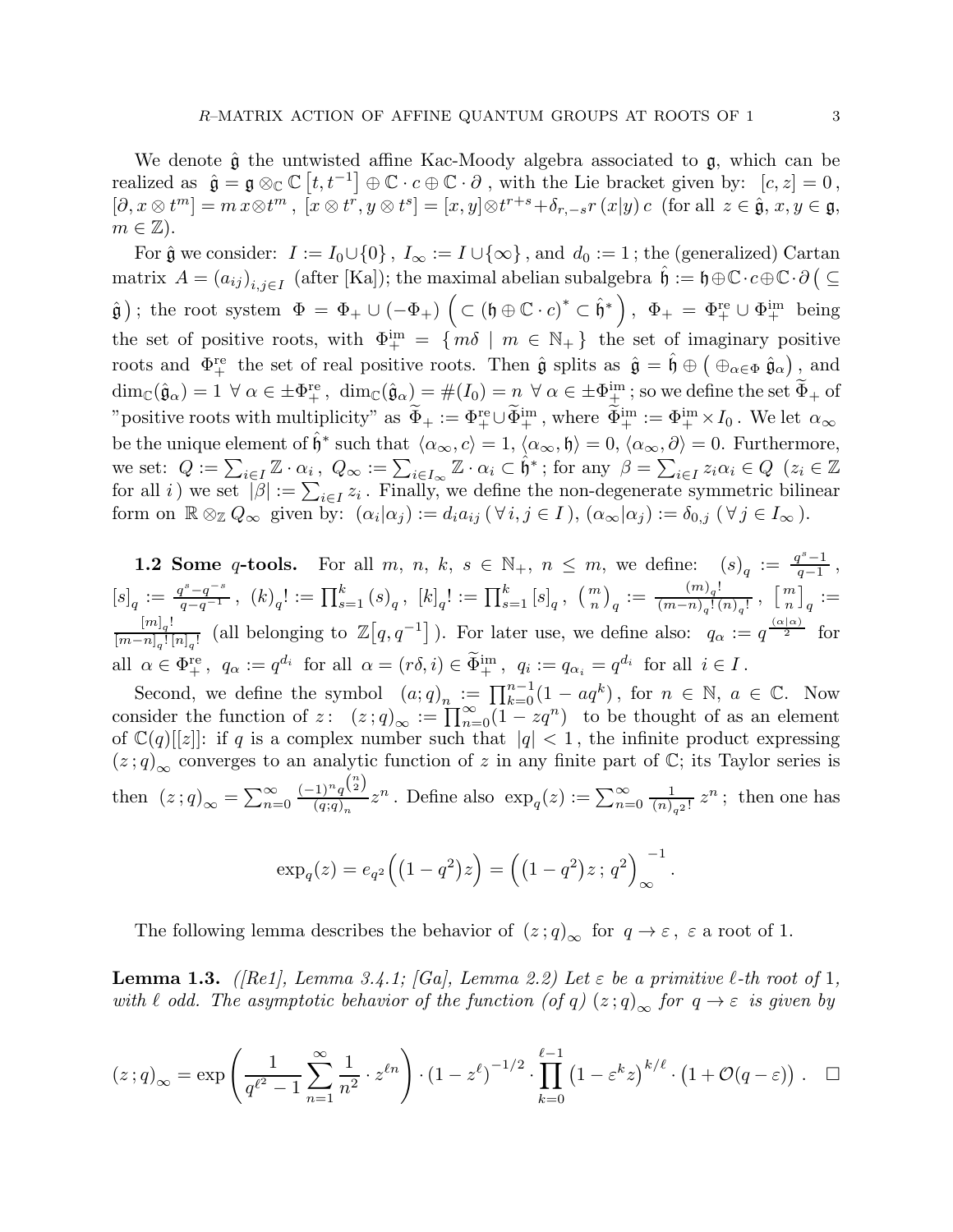**1.4 The quantum group**  $U_q(\hat{\mathfrak{g}})$ . The quantized universal enveloping algebra  $U_q(\hat{\mathfrak{g}})$ (cf. e.g. [Dr]) is the unital associative  $\mathbb{C}(q)$ -algebra with generators  $F_i, K_\mu, E_i$  ( $i \in I$ ,  $\mu \in Q_{\infty}$ ) and relations (for all  $\mu, \nu \in Q_{\infty}$ ,  $i, j, h \in I$ ,  $i \neq j$ )

$$
K_{\mu}K_{\nu} = K_{\mu+\nu} = K_{\nu}K_{\mu} \quad , \qquad K_{0} = 1
$$
  
\n
$$
K_{\mu}E_{i} = q^{(\mu|\alpha_{i})}E_{i}K_{\mu} \quad K_{\mu}F_{i} = q^{-(\mu|\alpha_{i})}F_{i}K_{\mu} \quad E_{i}F_{h} - F_{h}E_{i} = \delta_{ih}\frac{K_{\alpha_{i}} - K_{-\alpha_{i}}}{q_{i} - q_{i}^{-1}}
$$
  
\n
$$
\sum_{k=0}^{1-a_{ij}} (-1)^{k} \begin{bmatrix} 1 - a_{ij} \\ k \end{bmatrix}_{q_{i}} E_{i}^{1-a_{ij} - k} E_{j}E_{i}^{k} = 0 \quad \sum_{k=0}^{1-a_{ij}} (-1)^{k} \begin{bmatrix} 1 - a_{ij} \\ k \end{bmatrix}_{q_{i}} F_{i}^{1-a_{ij} - k} F_{j}F_{i}^{k} = 0
$$

A Hopf algebra structure on  $U_q(\hat{\mathfrak{g}})$  is defined by  $(i \in I; \mu \in Q_{\infty})$ 

$$
\Delta(F_i) := F_i \otimes K_{-\alpha_i} + 1 \otimes F_i, \quad S(F_i) := -F_i K_{\alpha_i}, \quad \epsilon(F_i) := 0
$$
  
\n
$$
\Delta(K_\mu) := K_\mu \otimes K_\mu, \quad S(K_\mu) := K_{-\mu}, \quad \epsilon(K_\mu) := 1
$$
  
\n
$$
\Delta(E_i) := E_i \otimes 1 + K_{\alpha_i} \otimes E_i, \quad S(E_i) := -K_{-\alpha_i} E_i, \quad \epsilon(E_i) := 0.
$$

Moreover,  $U_q(\hat{\mathfrak{g}})$  has a natural Hopf algebra  $Q$ -grading,  $U_q(\hat{\mathfrak{g}}) = \bigoplus_{\eta \in Q} U_q(\hat{\mathfrak{g}})_{\eta}$ .

Let  $U_q^+, U_q^0, U_q^-$  be the subalgebras of  $U_q(\hat{\mathfrak{g}})$  respectively generated by  $\{E_i \mid i \in I\},$  $\{K_{\nu} \mid \nu \in Q_{\infty}\}\$ ,  $\{F_i \mid i \in I\}$ ; then  $U_q^+$  and  $U_q^-$  are both naturally graded by  $Q_+ :=$  $\sum_{i\in I} \mathbb{N} \cdot \alpha_i (\subset Q)$ . Finally, let  $U_q^{\geq} := U_q^{\perp} \cdot U_q^0 = U_q^0 \cdot U_q^+$ ,  $U_q^{\leq} := U_q^- \cdot U_q^0 = U_q^0 \cdot U_q^-$ , to be called *quantum Borel* (sub)algebras: these are Hopf subalgebras of  $U_q(\hat{\phi})$ .

*Remark*: In the definition of  $U_q(\hat{\mathfrak{g}})$  several choices for the "toral part"  $U_q^0$  are possible, mainly depending on the choice of any lattice M such that  $Q_0 \leq M \leq P_0$ ,  $P_0$  being the weight lattice of  $\mathfrak g$  (cf. for instance [B-K]). All what follows holds as well for every such choice, up to suitably adapting the statements involving the toral part.

**1.5 Quantum root vectors.** It is known (cf. [Be1], [Be2]) that one can define a total ordering on  $\Phi_+$ , and accordingly define quantum root vectors: from now on, we assume a total ordering be fixed and quantum root vectors be defined as in [Ga2], § 2, so that  $E_{\alpha}$ , resp.  $F_{\alpha}$ , is the quantum root vector in  $U_q^+$ , resp. in  $U_q^-$ , attached to the positive, resp. negative, root (with multiplicity)  $\alpha$ , resp.  $-\alpha$  (for any  $\alpha \in \Phi_+$ ).

1.6 Integer forms. The main interest of quantum groups is to specialize them at roots of 1: thus we need suitable integer forms of them.

First, let  $\Re$  be the set of all roots of 1 (in  $\mathbb{C}$ ) whose order is either 1 or an odd number  $\ell$ with  $g.c.d.(\ell, n+1) = 1$  if  $\mathfrak g$  is of type  $A_n$ ,  $\ell \notin 3\mathbb{N}_+$  if  $\mathfrak g$  is of type  $E_6$  or  $G_2$ ; then let A be the subset of  $\mathbb{C}(q)$  of rational functions of q with no poles in  $\mathfrak{R}$ . Second, define renormalized root vectors by  $\check{E}_{\alpha} := (q_{\alpha} - q_{\alpha}^{-1}) E_{\alpha}$ ,  $\check{F}_{\alpha} := (q_{\alpha}^{-1} - q_{\alpha}) F_{\alpha}$ , for all  $\alpha \in \widetilde{\Phi}_{+}$ , and let  $\mathcal{U}_q(\hat{\mathfrak{g}})$  be the A-subalgebra of  $U_q(\hat{\mathfrak{g}})$  generated by  $\left\{\check{F}_\alpha, K_\mu, \check{E}_\alpha \,|\, \alpha \in \widetilde{\Phi}_+, \mu \in Q_\infty\right\}$ : this is a Q–graded Hopf subalgebra (and an  $\mathcal{A}$ –form) of  $U_q(\hat{\mathfrak{g}})$  (cf. [B-K]). We define also  $\mathcal{U}_q^{\leq}:=\mathcal{U}_q(\hat{\mathfrak{g}})\cap U_q^{\leq}$  ,  $\mathcal{U}_q^{\geq}:=\mathcal{U}_q(\hat{\mathfrak{g}})\cap U_q^{\geq}$  .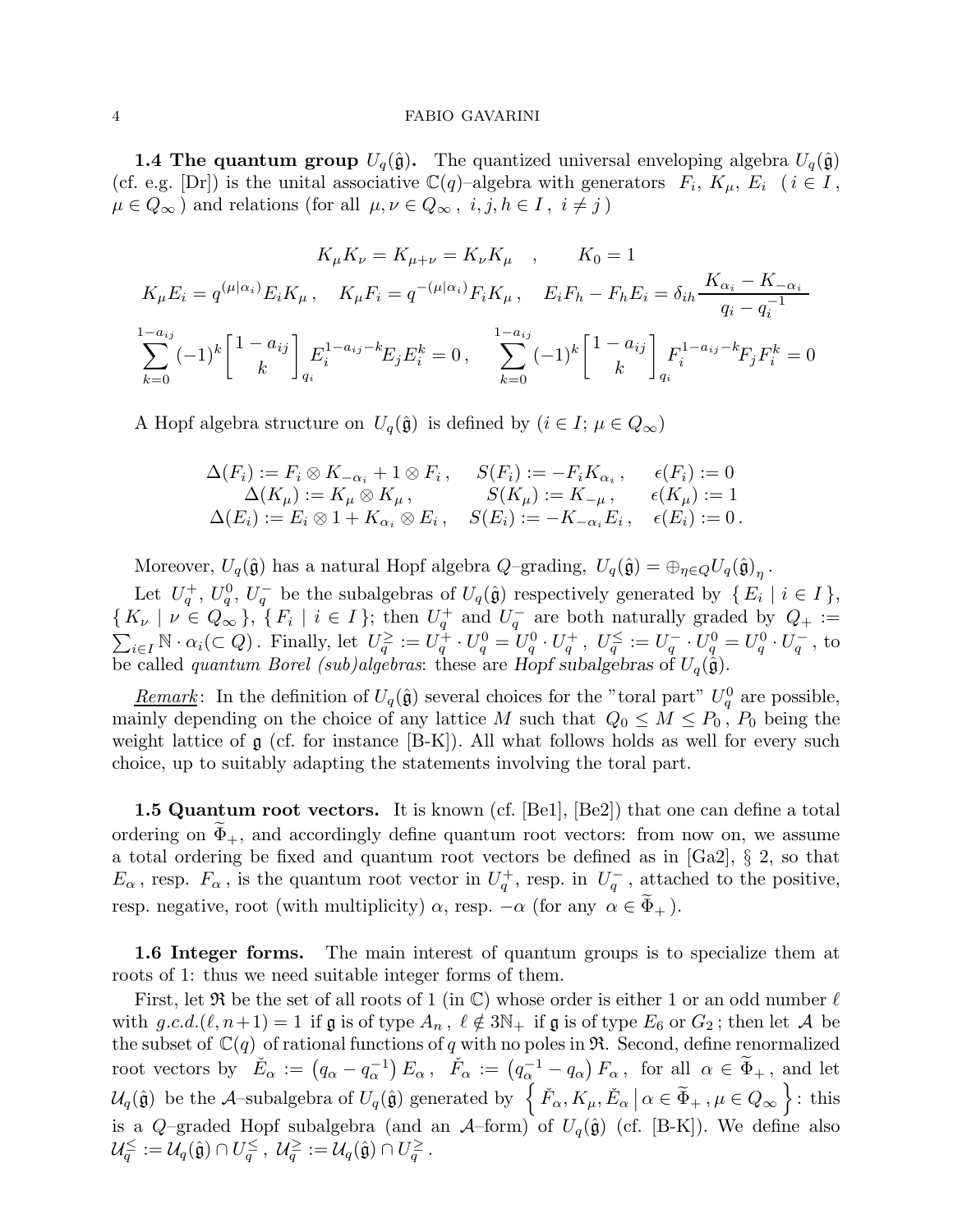# $\S 2$  Braiding of quantum enveloping algebras

**2.1 More notation.** As we said, it is well known (cf.  $[Dr]$ ) that the quantum algebra  $U_h(\hat{\mathfrak{g}})$  (defined over the ring  $\mathbb{C}[[h]]$ ) is quasitriangular; this is proved by means of Drinfeld's method of the "quantum double". On the other hand, for the  $\mathbb{C}(q)$ -algebras  $U_q(\hat{\mathfrak{g}})$  the correct statement is that they are braided. To see this, we define a suitable completion of  $U_q(\hat{\mathfrak{g}})^{\otimes 2}$ , namely  $U_q(\hat{\mathfrak{g}})^{\widehat{\otimes} 2} := \left\{ \sum_{n=0}^{+\infty} \mathcal{E}_n \cdot P_n^- \otimes P_n^+ \cdot \mathcal{F}_n \right\}$  where  $P_n^- \in U_q^{\leq}$ ,  $P_n^+ \in U_q^{\geq}$ ,  $\mathcal{E}_n \in \sum_{|\beta|=n} (U_q(\hat{\mathfrak{g}}))_{\beta}, \ \mathcal{F}_n \in \sum_{|\beta|=-n} (U_q(\hat{\mathfrak{g}}))_{\beta}.$  It is clear that  $U_q(\hat{\mathfrak{g}})^{\widehat{\otimes}2}$  is a completion of  $U_q(\hat{\mathfrak{g}})^{\otimes 2}$  as a Hopf algebra.

Define new quantum root vectors  $F_{\alpha}$  and  $E_{\alpha}$  ( $\alpha \in \tilde{\Phi}_{+}$ ) as follows (like in the proof of Proposition 4.6 in [Ga2]). For all  $\alpha \in \Phi_{+}^{\text{re}}$ , set  $\dot{F}_{\alpha} := \dot{F}_{\alpha}$ . For all  $\alpha = (r\delta, i) \in \tilde{\Phi}_{+}^{\text{im}}$ , consider the matrix

$$
M_r := \left( \left( o(i)o(j) \right)^r [a_{ij}]_{q_i^r} \right)_{i,j \in I_0}
$$

where  $o(i) = \pm 1(i \in I_0)$  is defined in such a way that  $o(h)o(k) = -1$  whenever  $a_{hk} < 0$ : then  $det(M_r)$  is an invertible element of A (see [Ga2] for the exact value), so the inverse matrix  $\hat{M}_r^{-1} = (\mu_{ij})_{i,j \in I_0}$  has all its entries in A; now define

$$
\dot{F}_{(r\delta,i)} := \sum_{j\in I_0} \mu_{ji} F_{(r\delta,j)} .
$$

Similarly we define positive root vectors  $\dot{E}_{\alpha}$ , for all  $\alpha \in \tilde{\Phi}_{+}$ .

Now set  $\exp_{\alpha} := \exp_{q_{\alpha}}$ , for  $\alpha \in \Phi_{+}^{\text{re}}$ , and  $\exp_{\alpha} := \exp$ , for  $\alpha \in \Phi_{+}^{\text{im}}$ ; set also  $a_{\alpha} := 1$ for  $\alpha \in \Phi_{+}^{\text{re}}$  and  $a_{\alpha} := \frac{r}{[r]_q [d_i]_q}$  for  $\alpha = (r\delta, i) \in \widetilde{\Phi}_{+}^{\text{im}}$ .

**Theorem 2.2.** Let  $\mathcal{R}^{(0)}$  be the algebra automorphism of  $U_q(\hat{\mathfrak{g}})^{\widehat{\otimes}2}$  defined by

$$
\mathcal{R}^{(0)}(K_{\mu}\otimes 1) := K_{\mu}\otimes 1\,,\quad \mathcal{R}^{(0)}(1\otimes K_{\mu}) := 1\otimes K_{\mu}
$$
\n
$$
\mathcal{R}^{(0)}(E_i\otimes 1) := E_i\otimes K_{-\alpha_i}\,,\quad \mathcal{R}^{(0)}(1\otimes E_i) := K_{-\alpha_i}\otimes E_i
$$
\n
$$
\mathcal{R}^{(0)}(F_i\otimes 1) := F_i\otimes K_{\alpha_i}\,,\quad \mathcal{R}^{(0)}(1\otimes F_i) := K_{\alpha_i}\otimes F_i
$$

 $(i \in I, \mu \in Q_{\infty})$  and let  $R^{(1)} \in U_q(\hat{\mathfrak{g}})^{\widehat{\otimes}2}$  be defined as the ordered product

$$
R^{(1)} := \prod_{\alpha \in \widetilde{\Phi}_+} \exp_\alpha \Big( a_\alpha (q_\alpha \alpha^{-1} - q_\alpha) E_\alpha \otimes \dot{F}_\alpha \Big) = \prod_{\alpha \in \widetilde{\Phi}_+} \exp_\alpha \Big( a_\alpha (q_\alpha \alpha^{-1} - q_\alpha) \dot{E}_\alpha \otimes F_\alpha \Big)
$$

Then  $(U_q(\hat{\mathfrak{g}}), \text{Ad}(R^{(1)}) \circ \mathcal{R}^{(0)})$  is a braided Hopf algebra (with  $R^{(1)}$  as R-matrix, in the sense of [Re1], Definition 3).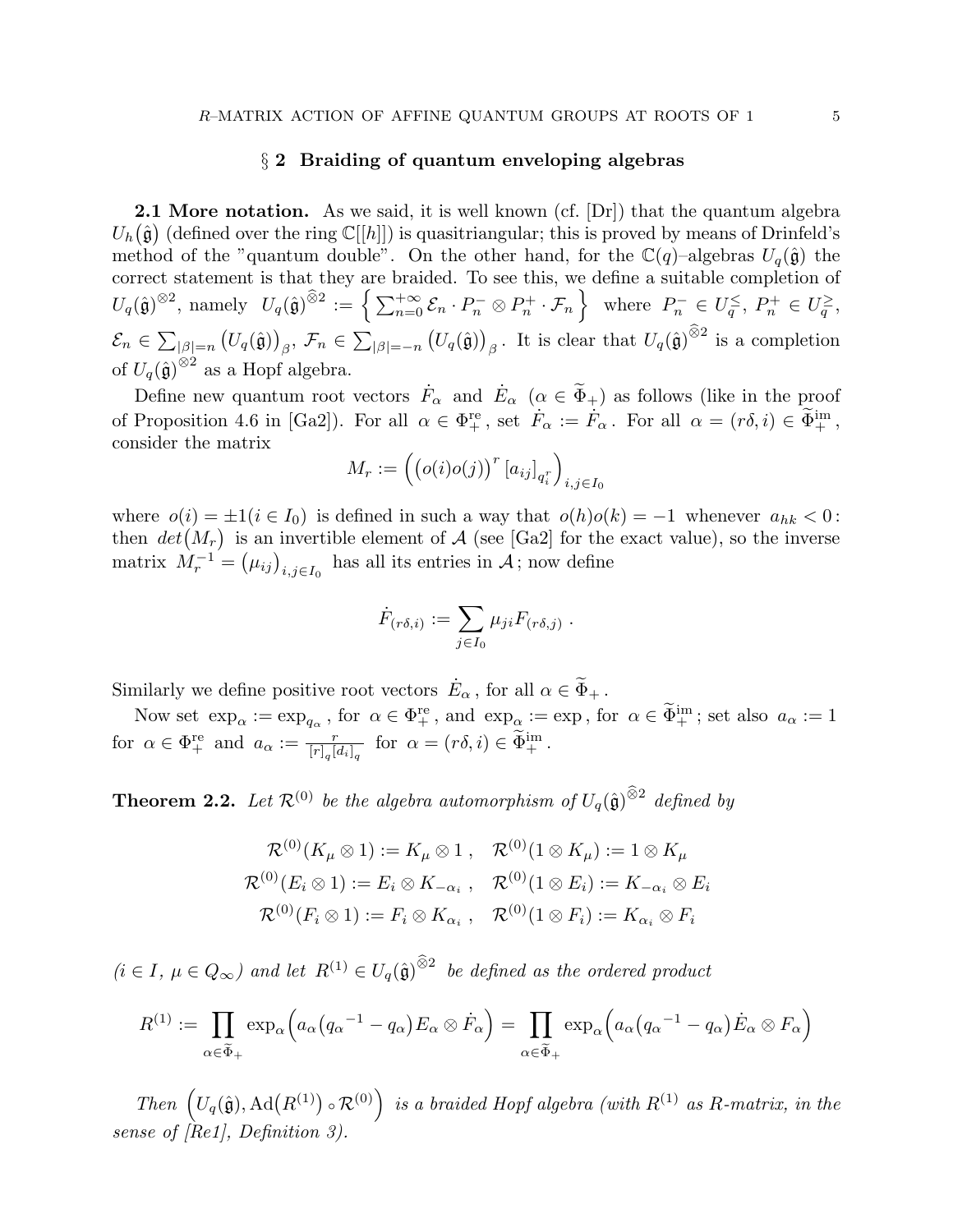Proof. This is essentially proved in [Da2]: to get exactly the present claim, one just has to take into account the following. The formula for the  $R$ -matrix given in [Da2] is obtained by computing bases (of PBW type), in quantum Borel subalgebras of opposite sign, which are orthogonal to each other with respect to a certain perfect Hopf pairing: Lemma 2.4 in [Ga2] extends the result of [Da2] to other possible bases, specifying which choices of quantum root vectors are "admissible", i.e. are such that starting from them the construction in [Da2] still works and gives similar orthogonal bases; finally, the remarks in the proof of Proposition 4.6 in [Ga2] show that both the choice of quantum root vectors  $E_\beta$  and  $\dot{F}_\gamma$  $(\beta, \gamma \in \widetilde{\Phi}_+)$  and the choice of  $E_{\beta}$  and  $F_{\gamma}$   $(\beta, \gamma \in \widetilde{\Phi}_+)$  are admissible (in the previous sense).  $\square$ 

**2.3** The braiding structure at roots of 1. Our goal now is to show that  $\mathcal{U}_q(\hat{\mathfrak{g}})$  is braided: to be precise, we could say that the braiding structure of  $U_q(\hat{\mathfrak{g}})$  gives by restriction a braiding structure for  $U_q(\hat{\mathfrak{g}})$ . To begin with, we define a suitable completion of  $U_q(\hat{\mathfrak{g}})^{\otimes 2}$ (mimicking §2.1), namely

$$
\mathcal{U}_q(\hat{\mathfrak{g}})^{\widehat{\otimes} 2} := \Bigg\{ \sum_{n=0}^{+\infty} \overline{\mathcal{E}}_n \cdot P_n^- \otimes P_n^+ \cdot \overline{\mathcal{F}}_n \Bigg\}
$$

where  $P_n^- \in \mathcal{U}_{q}^{\leq}$ ,  $P_n^+ \in \mathcal{U}_{q}^{\geq}$ ,  $\overline{\mathcal{E}}_n \in \sum_{|\beta|=n} (\mathcal{U}_q(\hat{\mathfrak{g}}))_{\beta}$ ,  $\overline{\mathcal{F}}_n \in \sum_{|\beta|=-n} (\mathcal{U}_q(\hat{\mathfrak{g}}))_{\beta}$ . It is clear that  $\mathcal{U}_q(\hat{\mathfrak{g}})^{\widehat{\otimes}2}$  is a completion of  $\mathcal{U}_q(\hat{\mathfrak{g}})^{\otimes2}$  as Hopf algebra, and that  $\mathcal{U}_q(\hat{\mathfrak{g}})^{\widehat{\otimes}2} \subseteq U_q(\hat{\mathfrak{g}})^{\widehat{\otimes}2}$  via the natural embedding  $\mathcal{U}_q(\hat{\mathfrak{g}}) \longrightarrow U_q(\hat{\mathfrak{g}})$ .

Moreover, for all  $\alpha \in \widetilde{\Phi}_+$  we define  $\dot{\mathring{F}}_{\alpha} := (q_{\alpha} - q_{\alpha}^{-1}) \dot{F}_{\alpha}$ ,  $\dot{\mathring{E}}_{\alpha} := (q_{\alpha} - q_{\alpha}^{-1}) \dot{E}_{\alpha} \in \mathcal{U}_q(\hat{\mathfrak{g}})$ .

For any  $\varepsilon \in \mathfrak{R}$ , we call  $\mathcal{U}_{\varepsilon}(\hat{\mathfrak{g}})$  the specialization of  $\mathcal{U}_q(\hat{\mathfrak{g}})$  at  $q = \varepsilon$ , that is

$$
\mathcal{U}_{\varepsilon}(\hat{\mathfrak{g}}) := \mathcal{U}_q(\hat{\mathfrak{g}}) / (q - \varepsilon) \mathcal{U}_q(\hat{\mathfrak{g}}).
$$

**Theorem 2.4.** The restriction of  $\mathcal{R}^{(0)}$  (cf. Theorem 2.2) to  $\mathcal{U}_q(\hat{\mathfrak{g}})^{\widehat{\otimes}2}$  is given by

$$
\tilde{\mathcal{R}}^{(0)}(K_{\mu} \otimes 1) = K_{\mu} \otimes 1, \quad \tilde{\mathcal{R}}^{(0)}(1 \otimes K_{\mu}) = 1 \otimes K_{\mu}
$$
\n
$$
\tilde{\mathcal{R}}^{(0)}(\tilde{E}_{\alpha} \otimes 1) = \tilde{E}_{\alpha} \otimes K_{-\alpha}, \quad \tilde{\mathcal{R}}^{(0)}(1 \otimes \tilde{E}_{\alpha}) = K_{-\alpha} \otimes \tilde{E}_{\alpha}
$$
\n
$$
\tilde{\mathcal{R}}^{(0)}(\tilde{F}_{\alpha} \otimes 1) = \tilde{F}_{\alpha} \otimes K_{\alpha}, \quad \tilde{\mathcal{R}}^{(0)}(1 \otimes \tilde{F}_{\alpha}) = K_{\alpha} \otimes \tilde{F}_{\alpha}
$$

 $(\mu \in Q_{\infty}, \alpha \in \widetilde{\Phi}_{+})$  thus  $\mathcal{R}^{(0)}$  restricts to an algebra automorphism  $\check{\mathcal{R}}^{(0)}$  of  $\mathcal{U}_q(\hat{\mathfrak{g}})^{\widehat{\otimes}2}$ . Moreover, let  $R^{(1)} \in U_q(\hat{\mathfrak{g}})^{\widehat{\otimes}2}$  be given (as in Theorem 2.2) by

$$
R^{(1)} := \prod_{\alpha \in \widetilde{\Phi}_+} \exp_\alpha \Big( a_\alpha (q_\alpha{}^{-1} - q_\alpha) E_\alpha \otimes \dot{F}_\alpha \Big) = \prod_{\alpha \in \widetilde{\Phi}_+} \exp_\alpha \Big( a_\alpha (q_\alpha{}^{-1} - q_\alpha) \dot{E}_\alpha \otimes F_\alpha \Big) .
$$

Then the adjoint action by  $R^{(1)}$  leaves  $\mathcal{U}_q(\hat{\mathfrak{g}})^{\widehat{\otimes}2}$  stable; thus Ad  $(R^{(1)})$  restricts to an automorphism  $\tilde{\mathcal{R}}^{(1)}$  of  $\mathcal{U}_q(\hat{\mathfrak{g}})^{\widehat{\otimes}2}$ , and  $(\mathcal{U}_q(\hat{\mathfrak{g}}), \tilde{\mathcal{R}})$  – with  $\tilde{\mathcal{R}} := \tilde{\mathcal{R}}^{(1)} \circ \tilde{\mathcal{R}}^{(0)}$  – is a braided Hopf algebra.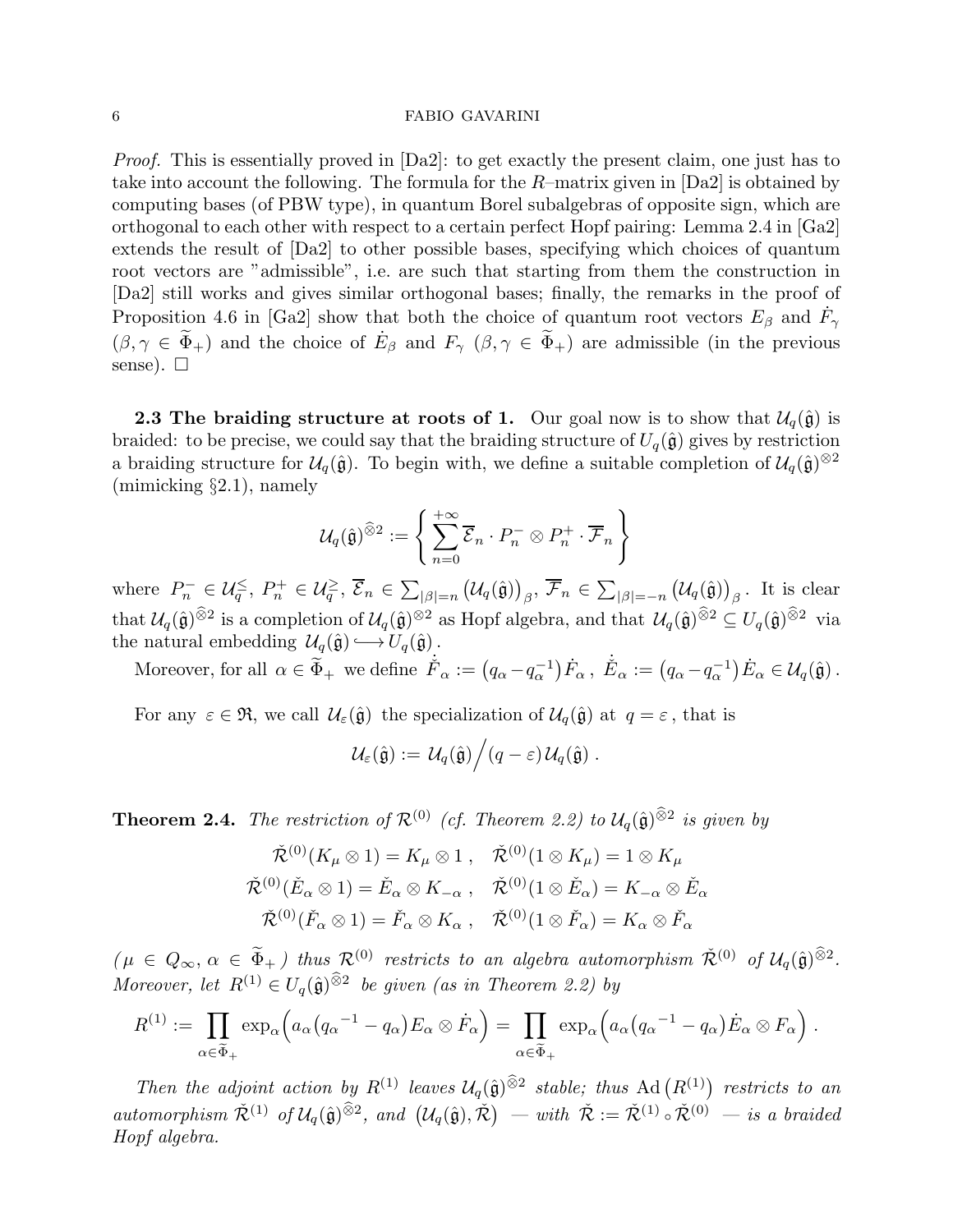Proof. The first part of the statement is trivial, and the third is a direct consequence of the first, the second, and Theorem 2.2. To prove that Ad  $(R^{(1)})$  stabilizes  $\mathcal{U}_q(\hat{\mathfrak{g}})^{\widehat{\otimes}2}$ , we apply an idea of Reshetikhin.

We look at the different factors  $R_{\alpha}^{(1)}$  (for  $\alpha \in \widetilde{\Phi}_{+}$ ) in the product defining  $R^{(1)}$ . Notice that  $U_q(\hat{\mathfrak{g}})^{\widehat{\otimes}2}$  has a natural "Q–pseudograding", extending that of  $U_q(\hat{\mathfrak{g}})^{\otimes2}$ : so we can look at the homogeneous summands of  $R^{(1)}$ , and then we find that each of them is given by the product of finitely many factors  $R_{\alpha}^{(1)}$ . Therefore, to prove the claim we have only to show that the adjoint action by every factor  $R_{\alpha}^{(1)}$  leaves  $\mathcal{U}_q(\hat{\mathfrak{g}})^{\widehat{\otimes}2}$  stable.

For a real root  $\alpha \in \Phi_+^{\text{re}}$ , the factor  $R_\alpha^{(1)}$  is of type

$$
R_{\alpha}^{(1)} := \exp_{\alpha}\left(a_{\alpha}(q_{\alpha}^{-1} - q_{\alpha})E_{\alpha} \otimes \dot{F}_{\alpha}\right) = \exp_{q_{\alpha}}\left(\left(q_{\alpha}^{-1} - q_{\alpha}\right)^{-1}\check{E}_{\alpha} \otimes \check{F}_{\alpha}\right).
$$

Using the identity in §1.2 this reads

$$
R_{\alpha}^{(1)} = \left(q_{\alpha} \cdot \check{E}_{\alpha} \otimes \check{F}_{\alpha} ; q_{\alpha}^{2}\right)_{\infty}^{-1}.
$$

Now apply Lemma 1.3: it gives

$$
R_{\alpha}^{(1)} = \exp\left(\frac{-1}{q^{\ell^2} - 1} \cdot \frac{1}{2d_{\alpha}} \cdot \varphi\left(\check{E}_{\alpha}^{\ell} \otimes \check{F}_{\alpha}^{\ell}\right)\right) \cdot \left(1 - \check{E}_{\alpha}^{\ell} \otimes \check{F}_{\alpha}^{\ell}\right)^{-1/2} \cdot \prod_{k=0}^{\ell-1} \left(1 - \varepsilon^k \cdot \check{E}_{\alpha} \otimes \check{F}_{\alpha}\right)^{k/\ell} + \mathcal{O}(q - \varepsilon)
$$

where we set  $\varphi(z) := \sum_{n=1}^{\infty}$  $\frac{1}{n^2} z^n$ . Thus  $R_{\alpha}^{(1)}$  — modulo a "tail" vanishing at  $q = \varepsilon$  contains the factor  $(1 - \check{E}_{\alpha}^{\ell} \otimes \check{F}_{\alpha}^{\ell})^{-1/2} \cdot \prod_{k=0}^{\ell-1} (1 - \varepsilon^{k} \cdot \check{E}_{\alpha}^{\ell} \otimes \check{F}_{\alpha}^{\ell})^{k/\ell}$ , which is "harmless" (and is trivial if  $\ell = 1$ , that is  $\varepsilon = 1$ ), but also the factor  $\exp\left(-\frac{1}{\varepsilon^2}\right)$  $q^{\ell^{\,2}}\!-\!1$ 1  $\frac{1}{2d_{\alpha}}\,\varphi\left(\varepsilon^{d_{\alpha}}\check{E}^{\ell}_{\alpha}\otimes\check{F}^{\ell}_{\alpha}\right)\right)\!,$ which has a pole at  $q = \varepsilon$ .

Here we can act as in the proof of the finite case (cf. [Ga1], Proposition 4.2). Recall that  $\text{Ad}(\exp(x)) = \exp(\text{ad}(x))$ , where  $(\text{ad}(x))(y) := [x, y] = xy - yx$ . Moreover, it is known (see [B-K], §2, or [Da1], §3) that the images of  $\check{E}^{\ell}_{\alpha}$  and of  $\check{F}^{\ell}_{\alpha}$  belong to the centre of the specialized algebra  $\mathcal{U}_{\varepsilon}(\hat{\mathfrak{g}}) := \mathcal{U}_q(\hat{\mathfrak{g}}) / (q - \varepsilon) \mathcal{U}_q(\hat{\mathfrak{g}})$ ; therefore  $\check{E}^{\ell}_{\alpha} \otimes \check{F}^{\ell}_{\alpha}$  belong to the centre of  $\mathcal{U}_{\varepsilon}(\hat{\mathfrak{g}}) \otimes \mathcal{U}_{\varepsilon}(\hat{\mathfrak{g}})$ . This implies that

$$
\left[\check{E}^{\ell}_{\alpha}\otimes\check{F}^{\ell}_{\alpha},y\otimes z\right]\in(q-\varepsilon)\cdot\mathcal{U}_{\varepsilon}\big(\hat{\mathfrak{g}}\big)\otimes\mathcal{U}_{\varepsilon}\big(\hat{\mathfrak{g}}\big)
$$

hence

$$
(q-\varepsilon)^{-1}\big[\check{E}^{\ell}_{\alpha}\otimes\check{F}^{\ell}_{\alpha},y\otimes z\big]\in\mathcal{U}_{\varepsilon}\big(\hat{\mathfrak{g}}\big)\otimes\mathcal{U}_{\varepsilon}\big(\hat{\mathfrak{g}}\big)
$$

and this clearly implies Ad  $(R_{\alpha}^{(1)}) \left( \mathcal{U}_q(\hat{\mathfrak{g}})^{\widehat{\otimes}2} \right) \subseteq \mathcal{U}_q(\hat{\mathfrak{g}})^{\widehat{\otimes}2}$ , q.e.d.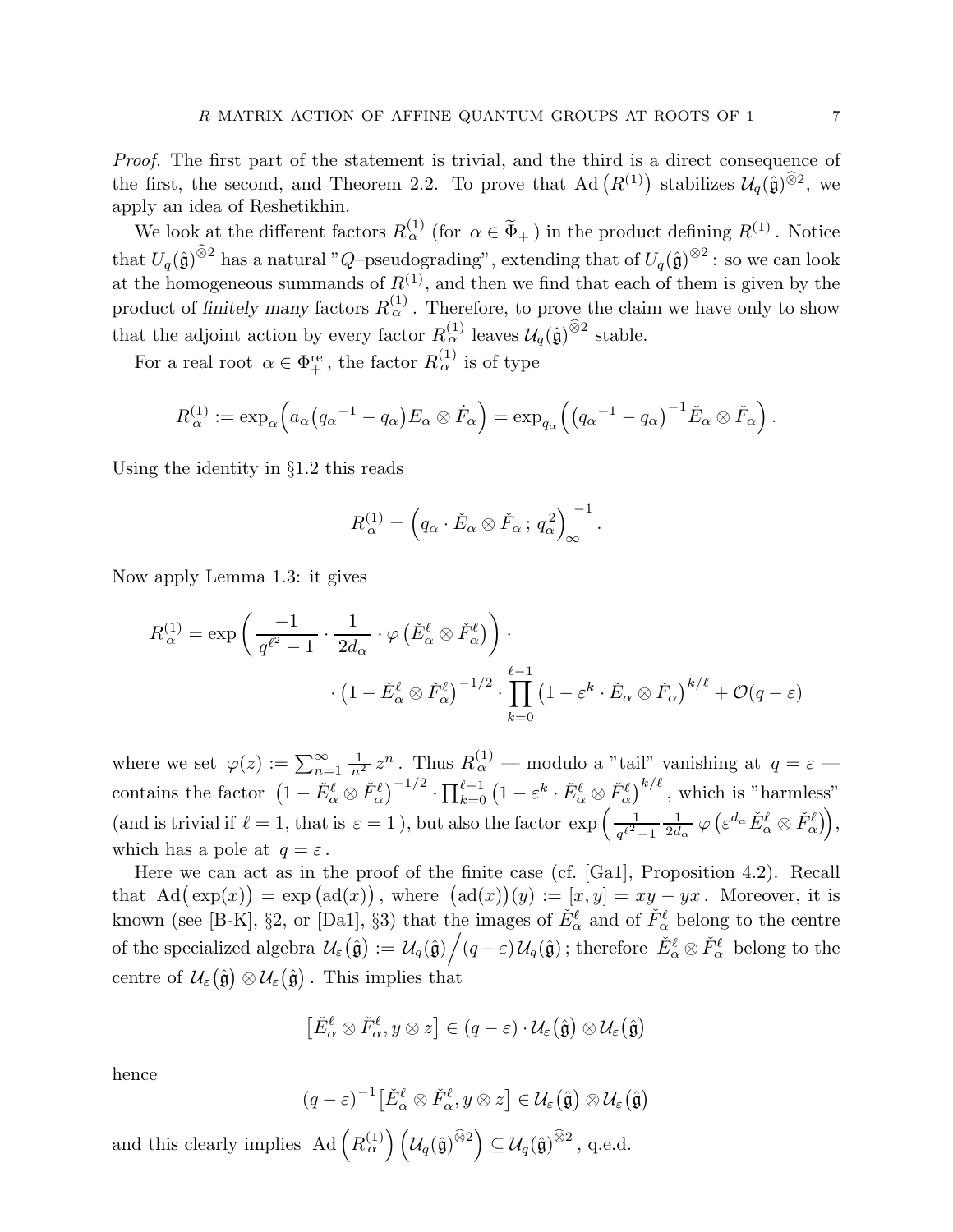Now consider the factor  $R_{\alpha}^{(1)}$  associated to any imaginary root  $\alpha = (r\delta, i) \in \widetilde{\Phi}_{+}^{\text{im}}$ : by definition,

$$
R_{\alpha}^{(1)} := \exp_{\alpha}\left(a_{\alpha}(q_{\alpha}^{-1} - q_{\alpha})E_{\alpha} \otimes \dot{F}_{\alpha}\right) = \exp\left(\frac{-r}{[r]_q [d_i]_q} \frac{1}{(q_{\alpha}^{-1} - q_{\alpha})} \check{E}_{\alpha} \otimes \dot{\check{F}}_{\alpha}\right).
$$

In this case, we have to distinguish the cases  $\ell > 1$  and  $\ell = 1$ .

If  $\ell > 1$ , when  $\ell \not| r$  the coefficient of  $\check{E}_{\alpha} \otimes \check{F}_{\alpha}$  in the right-hand-side expression above is regular at  $q = \varepsilon$ , thus no problem arises. On the other hand, if  $\ell | r$  that coefficient has a pole (in the factor  $[r]_q$ <sup>-1</sup>) at  $q = \varepsilon$ ; but then (see again [B-K], §2, and [Da1], §3) the root vectors  $\check{E}_{\alpha}$  and  $\dot{\check{F}}_{\alpha}$  are again central modulo  $(q-\varepsilon)$ , and we can conclude as in the case of real roots.

If  $\ell = 1$ , the coefficient of  $\check{E}_{\alpha} \otimes \check{F}_{\alpha}$  has a pole at  $q = 1$  (in the factor  $(q_{\alpha}^{-1} - q_{\alpha})^{-1}$ ). Now, from [B-K], §3, we know that  $\mathcal{U}_1(\hat{\mathfrak{g}}) := \mathcal{U}_q(\hat{\mathfrak{g}}) / (q-1) \mathcal{U}_q(\hat{\mathfrak{g}})$  is commutative, so we can apply once more the same argument than before to get that  $\text{Ad}(R_{\alpha}^{(1)}) \left( \mathcal{U}_q(\hat{\mathfrak{g}})^{\widehat{\otimes}2} \right) \subseteq$  $\mathcal{U}_q(\hat{\mathfrak{g}})^{\widehat{\otimes} 2}$  .  $\Box$ 

Let  $\widehat{G}$  be a connected Kac-Moody group with Lie algebra  $\hat{\mathfrak{g}}$ , and let  $\widehat{H}$  be the Poisson proalgebraic group dual of  $\widehat{G}$  (in the sense of [B-K]): so  $\widehat{G}$  is a Poisson proalgebraic group whose tangent Lie bialgebra is  $\mathfrak{g}^*$ . We denote by  $F[\widehat{H}]$  the Poisson Hopf algebra of (algebraic) regular functions on  $\hat{H}$ .

# Corollary 2.5.

(a) For any  $\varepsilon \in \mathfrak{R}$ , let  $\mathcal{R}_{\varepsilon}$  be the algebra automorphism of  $\mathcal{U}_{\varepsilon}(\hat{\mathfrak{g}})^{\widehat{\otimes}2}$  given by specialization of  $\check{\mathcal{R}}$  at  $q = \varepsilon$ . Then  $(\mathcal{U}_{\varepsilon}(\hat{\mathfrak{g}}), \mathcal{R}_{\varepsilon})$  is a braided Hopf algebra.

(b) The algebra  $F[\hat{H}]$  is braided, by a braiding automorphism which is one of Poisson algebra.

*Proof.* Claim (a) is a direct consequence of Theorem 2.4. As for claim (b), first we recall — from [B-K], §4 — that there exists a Poisson Hopf algebra isomorphism

$$
\mathcal{U}_1(\hat{\mathfrak{g}})\cong F\big[\widehat{H}\,\big]
$$

thus the first part of claim  $(b)$  is nothing but a special case of  $(a)$ .

In addition, the Poisson bracket on  $\mathcal{U}_1(\hat{\mathfrak{g}})$  is defined, as usual, by

$$
\{x, y\} := \frac{x'y' - y'x'}{q - 1}\Big|_{q = 1} \tag{(*)}
$$

for all  $x, y \in \mathcal{U}_1(\hat{\mathfrak{g}})$ , with  $x', y' \in \mathcal{U}_q(\hat{\mathfrak{g}})$  such that  $x = x' \Big|_{q=1}$ ,  $y = y' \Big|_{q=1}$ ; of course a like formula defines the Poisson bracket on the completion  $\mathcal{U}_1(\hat{\mathfrak{g}})^{\widehat{\otimes}2}$ . Now, since  $\check{\mathcal{R}}$  is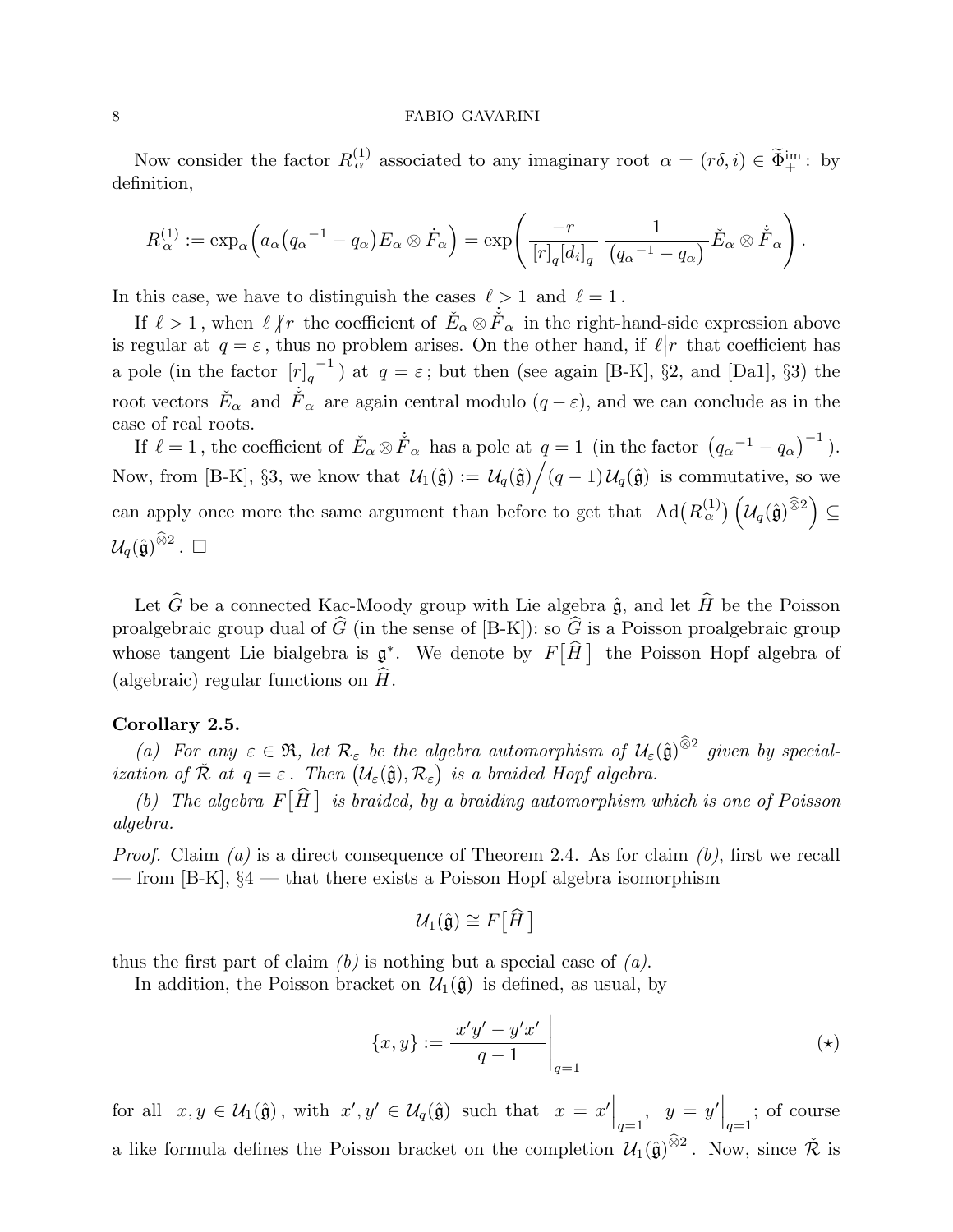an algebra automorphism (of  $\mathcal{U}_q(\hat{\mathfrak{g}})^{\widehat{\otimes}2}$ ) its specialization  $\mathcal{R}_1$  automatically preserves the Poisson bracket  $(\star)$ , i.e. it is a Poisson algebra automorphism, q.e.d.  $\Box$ 

*Remark*: The results in Theorem 2.4 and Corollary 2.5 was first proved for the finite dimensional case of the Lie algebra  $\mathfrak{sl}(2)$  in [Re1]; the case of any finite dimensional semisimple Lie algebra was developed (and solved) in [Re2] and in [Ga1]. The (affine) case of  $\hat{\mathfrak{g}} = \hat{\mathfrak{sl}}(2)$  has been done in [H-S]. The most general situation, dealing with any quasitriangular Lie bialgebra — giving rise to a quantized universal enveloping algebra which is quasitriangular as a Hopf algebra  $-$  is treated in [G-H].

2.6 The geometry of the  $R$ -matrix action: comparison with the finite case. In [Ga1], §4, the geometrical meaning of the braiding of quantum groups of finite type at roots of 1 is explained. The main points are Theorems 4.4–5, where one shows that the braiding automorphism  $\mathcal{R}_1$  (in the present notation) is more than a formal object defined on some completion made of formal series — for it maps rational functions (on the dual Poisson group times itself) onto rational functions: hence it defines a birational automorphism of the square of this dual group (as a complex variety), which enjoys nice properties. The key step in the proof of such a result exploits the fact that the Hamiltonian vector fields associated to the functions  $\check{E}_{\alpha}$  and  $\check{F}_{\alpha}$ , for all positive roots  $\alpha$  (real, since we are in the finite case), are integrable (we consider root vectors  $\check{E}_{\alpha}$ ,  $\check{F}_{\alpha}$  at  $q=1$  as holomorphic functions on the dual Poisson group  $H \cong Spec(\mathcal{U}_1(\mathfrak{g}))$ .

In the affine case, the situation is in part similar: one can treat the factors of the R–matrix associated to real positive roots exactly as in the finite case (compare the first part of the proof of Theorem 2.4 above with the proof of Proposition 3.7 in [Ga1]), and everything works (as in the proof of Proposition 4.2 in [Ga1]) because the Hamiltonian vector fields which occur — associated to real root vectors — are again integrable; but in the case of imaginary positive roots one has to deal with Hamiltonian vector fields associated to  $\check{E}_{\alpha}$  and  $\check{F}_{\alpha}$ , for imaginary  $\alpha$  — which are not integrable.

So in the affine case the most one gets is that the braiding defines an automorphism (with "nice" properties) of the dual *formal* Poisson group associated to  $\hat{H} \times \hat{H}$ . This last result extends, via a different approach, to the general case of any quasitriangular Lie bialgebra: see [G-H].

**2.7 The R-matrix action on Verma modules.** For any commutative unital ring A, denote by  $A^*$  the group of invertible elements of A. Given  $\lambda = (\lambda_i)_{i \in I_\infty} \in (\mathbb{C}(q)^*)^{n+2}$ , let  $V_q(\lambda)$  be the Verma module (for  $U_q(\hat{\mathfrak{g}})$ ) of highest weight  $\lambda$ . We recall that it is defined as follows: define on the line  $\mathbb{C}(q) \cdot v_{\lambda}$  a structure of  $U_q^{\geq}$ -module by

$$
E_i \cdot v_\lambda := 0 \,, \quad K_j \cdot v_\lambda := \lambda_j v_\lambda \qquad \forall \, i \in I, j \in I_\infty \, ;
$$

then  $V_q(\lambda)$  is by definition the  $U_q(\hat{\mathfrak{g}})$ -module induced by  $\mathbb{C}(q).v_\lambda$ ; in particular, it is a free  $U_q^-$  -module of rank 1, hence it is  $Q_+$ -graded:  $V_q(\lambda) = \bigoplus_{\eta \in Q_+} (V_q(\lambda))_{\eta}$ , with  $K_i \cdot v =$  $\lambda_i q^{-(\alpha_i|\eta)} \cdot v$  for all  $i \in I_\infty$ ,  $v \in (V_q(\lambda))_{\eta}$ ,  $\eta \in Q_+$ .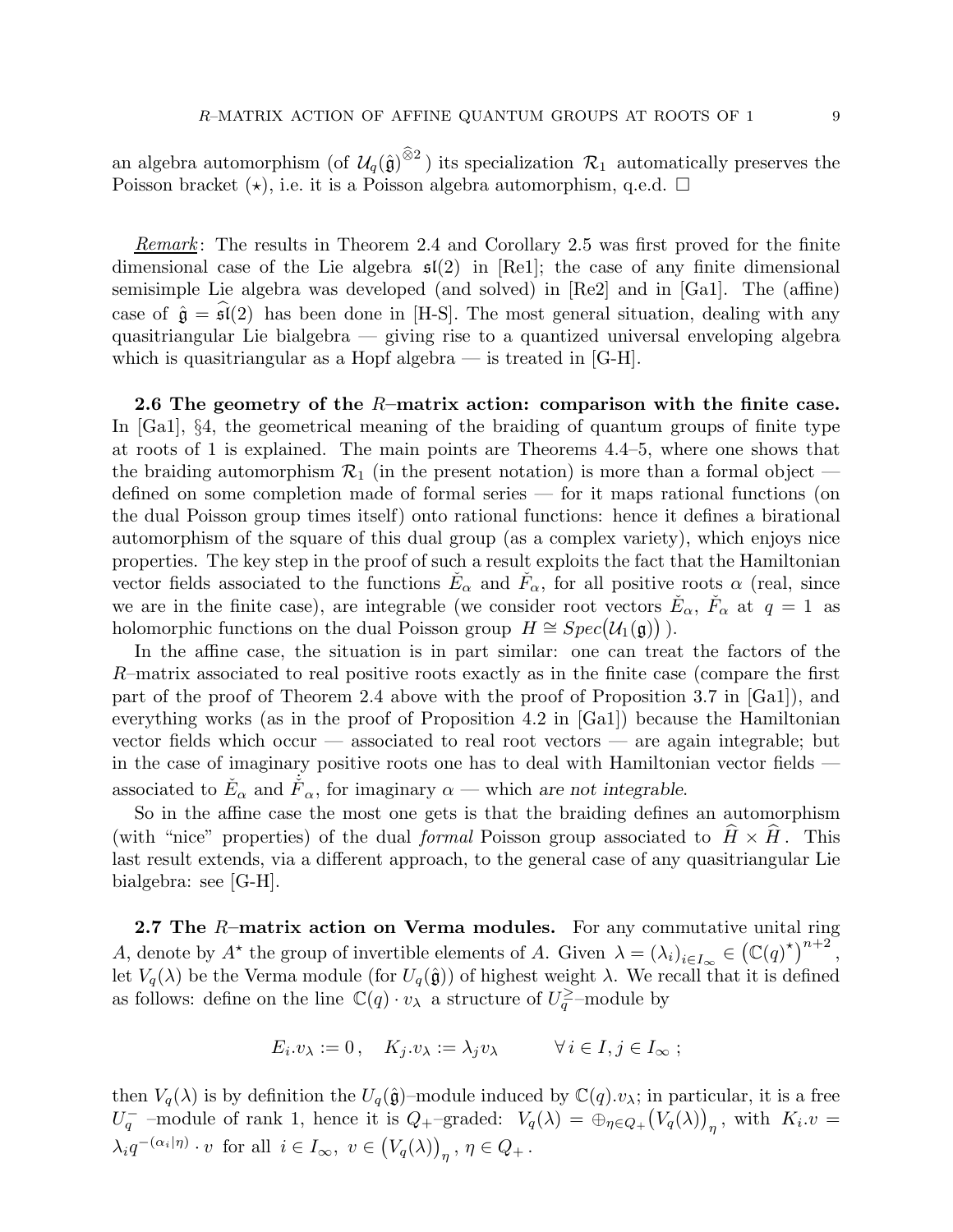Now assume  $\lambda = (\lambda_i)_{i \in I_\infty} \in (\mathcal{A}^{\star})^{n+2}$ : then  $V_q(\lambda)$  is also an  $\mathcal{U}_q(\hat{\mathfrak{g}})$ -module, and  $\mathcal{V}_q(\lambda) := \mathcal{U}_q(\hat{\mathfrak{g}}).v_\lambda$  is an  $\mathcal{U}_q(\hat{\mathfrak{g}})$ -module. It is also clear that  $\mathcal{V}_q(\lambda)$  is a free  $\mathcal{U}_q^-$ -module of rank 1, and it is of course  $Q_{+}$ -graded as well.

For any  $\varepsilon \in \mathfrak{R}$ , we denote  $\mathcal{V}_{\varepsilon}(\lambda)$  the specialization of  $\mathcal{V}_{q}(\lambda)$  at  $q = \varepsilon$ , i.e.

$$
\mathcal{V}_{\varepsilon}(\lambda) := \mathcal{V}_q(\lambda) / (q - \varepsilon) \mathcal{V}_q(\lambda) .
$$

Consider on the Cartan subalgebra  $\mathfrak{h}$  the Killing form — which is dual of the form ( | ) on  $\hat{\mathfrak{h}}^*$  defined in §1.1 — and let T be its canonical element: i.e.,  $T = \sum_{i \in I_{\infty}} u_i \otimes w_i$  where  ${u_i}_{i\in I_\infty}$  and  ${w_i}_{i\in I_\infty}$  are basis of  $\hat{\mathfrak{h}}$  dual of each other with respect to the Killing form. Let  $\lambda, \mu \in (\mathcal{A}^*)^{n+2}$ : for simplicity, we assume  $\lambda$  and  $\mu$  to be of the form

$$
\lambda = (q^{l_i})_{i \in I_\infty}, \qquad \mu = (q^{m_i})_{i \in I_\infty}
$$

for some integers  $l_i$ ,  $m_i$   $(i \in I_\infty)$ , and we set  $l := \sum_{i \in I_\infty} l_i \omega_i$ ,  $m := \sum_{i \in I_\infty} m_i \omega_i$ , where  ${\{\omega_i\}}_{i\in I_\infty}$  is a basis of  $\hat{\mathfrak{h}}^*$  dual of  ${\{\alpha_i\}}_{i\in I_\infty}$  with respect to the Killing form (i.e.  $(\alpha_i|\omega_j)$ )  $\delta_{ij}$   $\forall i, j \in I_{\infty}$ ). We define a linear operator

$$
q^{-T} : \mathcal{V}_q(\lambda) \otimes \mathcal{V}_q(\mu) \longrightarrow \mathcal{V}_q(\lambda) \otimes \mathcal{V}_q(\mu)
$$
  
by 
$$
q^{-T} \cdot (v' \otimes v'') := q^{-(l-\eta|m-\xi)} \cdot v' \otimes v'', \qquad \forall v' \in (\mathcal{V}_q(\lambda))_{\eta}, v'' \in (\mathcal{V}_q(\lambda))_{\xi}.
$$

For any pair of Verma modules  $V_q(\lambda)$  and  $V_q(\mu)$ , the algebra  $U_q(\hat{\mathfrak{g}})^{\widehat{\otimes}2}$  acts on  $V_q(\lambda)$  $V_q(\mu)$ : in fact since  $V_q(\lambda)$  is highest weight, it is clear that only finitely many summands in the expansion of any element of  $U_q(\hat{\mathfrak{g}})^{\widehat{\otimes}2}$  act non-trivially; similarly, the algebra  $\mathcal{U}_q(\hat{\mathfrak{g}})^{\widehat{\otimes}2}$ acts on  $\mathcal{V}_q(\lambda) \otimes \mathcal{V}_q(\mu)$ . As a consequence,  $R^{(1)}$  acts as a well-defined operator on  $V_q(\lambda) \otimes$  $V_q(\mu)$ 

We call universal R–matrix of  $U_q(\hat{\mathfrak{g}})$  the formal element

$$
R := R^{(1)} \cdot q^{-T} = \prod_{\alpha \in \widetilde{\Phi}_+} \exp_{\alpha} \left( a_{\alpha} (q_{\alpha}^{-1} - q_{\alpha}) E_{\alpha} \otimes \dot{F}_{\alpha} \right) \cdot q^{-T} =
$$

$$
= \prod_{\alpha \in \widetilde{\Phi}_+} \exp_{\alpha} \left( a_{\alpha} (q_{\alpha}^{-1} - q_{\alpha}) \dot{E}_{\alpha} \otimes F_{\alpha} \right) \cdot q^{-T} ;
$$

this is a universal R–matrix for  $U_q(\hat{\mathfrak{g}})$  in the sense of [Da2].

Remark: notice that, if we deal with the quantum group  $U_h(\hat{\mathfrak{g}})$  over the ring  $\mathbb{C}[[h]]$ , the R–matrix takes the simpler form

$$
R := \prod_{\alpha \in \widetilde{\Phi}_+} \exp_{\alpha} \left( a_{\alpha} \left( \exp^{-d_{\alpha}h} - \exp^{d_{\alpha}} \right) E_{\alpha} \otimes \dot{F}_{\alpha} \right) \cdot \exp(-hT)
$$

which is an element of the topological (h–adically complete) tensor product  $U_h(\hat{\mathfrak{g}})\otimes U_h(\hat{\mathfrak{g}})$ .

For any pair of Verma modules  $V_q(\lambda)$  and  $V_q(\mu)$ , the R-matrix acts as a well-defined operator on  $V_q(\lambda) \otimes V_q(\mu)$ . Our previous results tell us that this action can be specialized at roots of 1.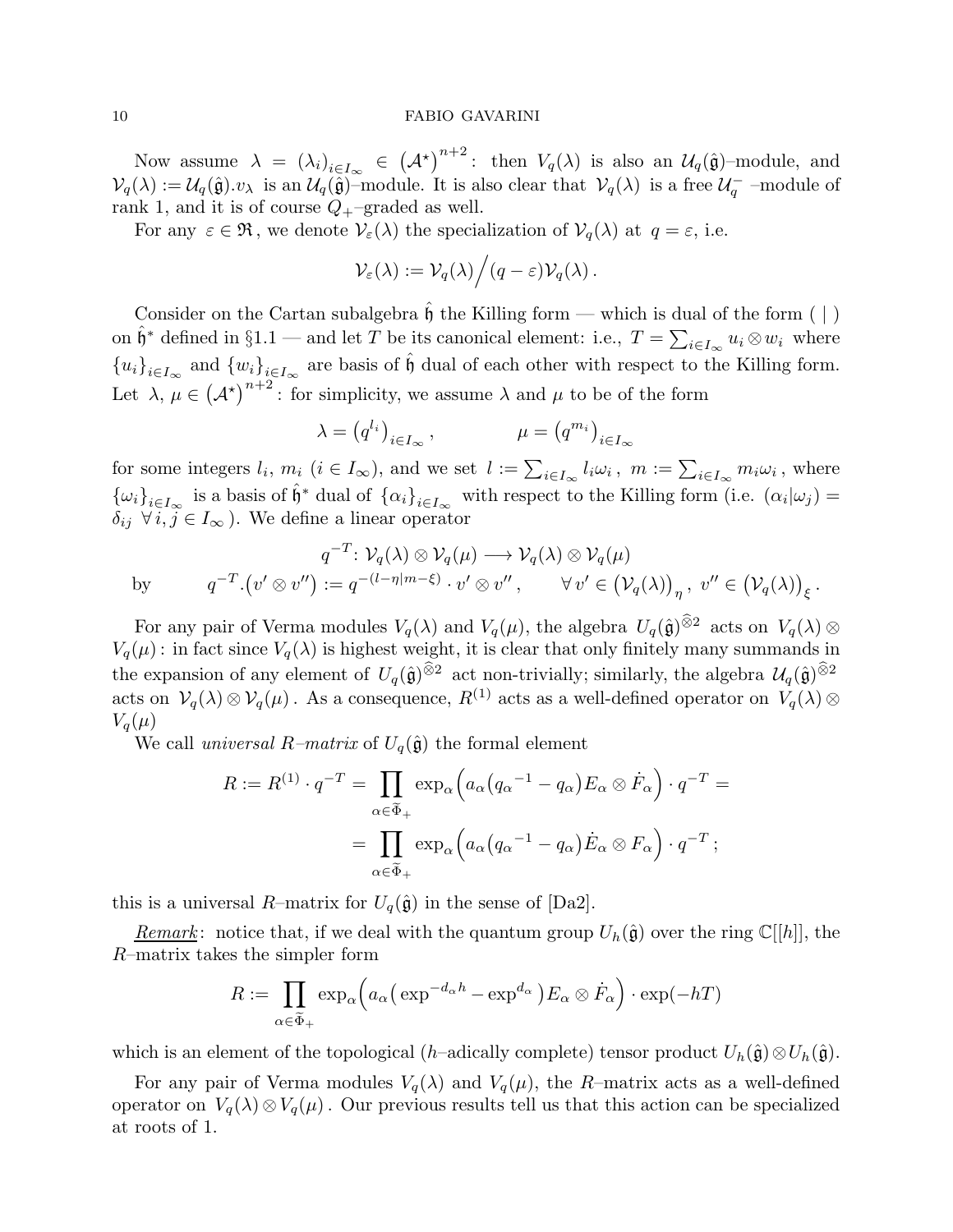**Theorem 2.8.** The action of the universal R–matrix on  $V_q(\lambda) \otimes V_q(\mu)$  restricts to an action on  $\mathcal{V}_q(\lambda)\otimes\mathcal{V}_q(\mu)$ , hence it specializes to an action on  $\mathcal{V}_\varepsilon(\lambda)\otimes\mathcal{V}_\varepsilon(\mu)$  for any  $\varepsilon\in\mathfrak{R}$ .

Proof. The second part of the claim is a direct consequence of the first.

Since  $\mathcal{V}_q(\lambda) = \mathcal{U}_q(\hat{\mathfrak{g}}).v_\lambda$  and  $\mathcal{V}_q(\mu) = \mathcal{U}_q(\hat{\mathfrak{g}}).v_\mu$ , we just need to look at elements such as  $R(x.v_\lambda \otimes y.v_\mu)$  with  $x, y \in \mathcal{U}_q(\hat{\mathfrak{g}})$ . We have

$$
R(x.v_{\lambda} \otimes y.v_{\mu}) = R((x \otimes y).(v_{\lambda} \otimes v_{\mu})) =
$$
  
=  $(R(x \otimes y)R^{-1}) \cdot R.(v_{\lambda} \otimes v_{\mu}) = \text{Ad}(R)(x \otimes y).(R.(v_{\lambda} \otimes v_{\mu}))$ 

where  $R^{-1}$  denotes a formal inverse to R, (which induces the inverse operator on tensor product of Vermas modules). Now, definitions are given in such a way that  $Ad(R)$  coincides with the braiding automorphism Ad  $(R^{(1)}) \circ \mathcal{R}^{(0)}$  of  $U_q(\hat{\mathfrak{g}})$  (cf. Theorem 2.2, and the Remark above): then by Theorem 2.4 we get that  $\text{Ad}(R)(x \otimes y) \in \mathcal{U}_q(\hat{\mathfrak{g}})$ , so we only need to show that  $R.(v_\lambda \otimes v_\mu) \in V_q(\lambda) \otimes V_q(\mu)$ . It is clear that  $q^{-T}(v_\lambda \otimes v_\mu) = q^{(l|m)} \cdot v_\lambda \otimes v_\mu \in$  $\mathcal{V}_q(\lambda) \otimes \mathcal{V}_q(\mu)$ . Moreover, from  $E_i \cdot v_\lambda = 0$  for all  $i \in I$  we have also  $E_\alpha \cdot v_\lambda = 0$  for all  $\alpha \in \Phi_+$ : then by definition of  $R^{(1)}$  we have  $R^{(1)}.(v_\lambda \otimes v_\mu) = v_\lambda \otimes v_\mu$  in  $V_q(\lambda) \otimes V_q(\mu)$ , hence also in  $\mathcal{V}_q(\lambda) \otimes \mathcal{V}_q(\mu)$ , q.e.d.  $\Box$ 

Remarks 2.9: (a) As it is clear from the proof, the previous result holds as well for lowest weight modules, and even for pair of modules in which only the first one is highest weight or the second is lowest weight.

(b) The analogues of Theorem 2.4 and Corollary 2.5 also hold for finite type quantum groups (cf. [Ga1], §§3–4): therefore Theorem 2.8 holds as well in the finite case (with the same proof). In the case of  $\mathfrak{g} = \mathfrak{sl}(2)$ , such a result is complementary to another one – due to Date *et al.*, cf. [D-J-M-M] and [C-P], Proposition  $11.1.17$  — which concern cyclic (or periodic) representations.

#### **REFERENCES**

- [Be1] J. Beck, *Braid group action and quantum affine algebras*, Comm. Math. Phys. **165** (1994), 555–568.
- [Be2] J. Beck, Convex bases of PBW type for quantum affine algebras, Comm. Math. Phys. 165 (1994), 193–199.
- [B-K] J. Beck, V. G. Kac, Finite dimensional representations of quantum affine algebras at roots of 1, J. Amer. Math. Soc. 9 (1996), 391–423.
- [Bo] N. Bourbaki, Groupes et algèbres de Lie, Chapitres 4-6, Hermann, Paris, 1968.
- [C-P] V. Chari, A. Pressley, A guide to Quantum Groups, 2rm edition, Cambridge University Press, Cambridge, 1996.
- [D-J-M-M] E. Date, M. Jimbo, K. Miki, T. Miwa, New R–matrices associated with cyclic representations of  $U_q\left(A_2^{(2)}\right)$ 2 , Publ. Res. Inst. Math. Sci. 27 (1991), 639–655.
- [Da1] I. Damiani, The highest coefficient of det  $H<sub>\eta</sub>$  and the center of the specialization at odd roots of unity for untwisted affine quantum algebras, J. Algebra 186 (1996), 736—780.